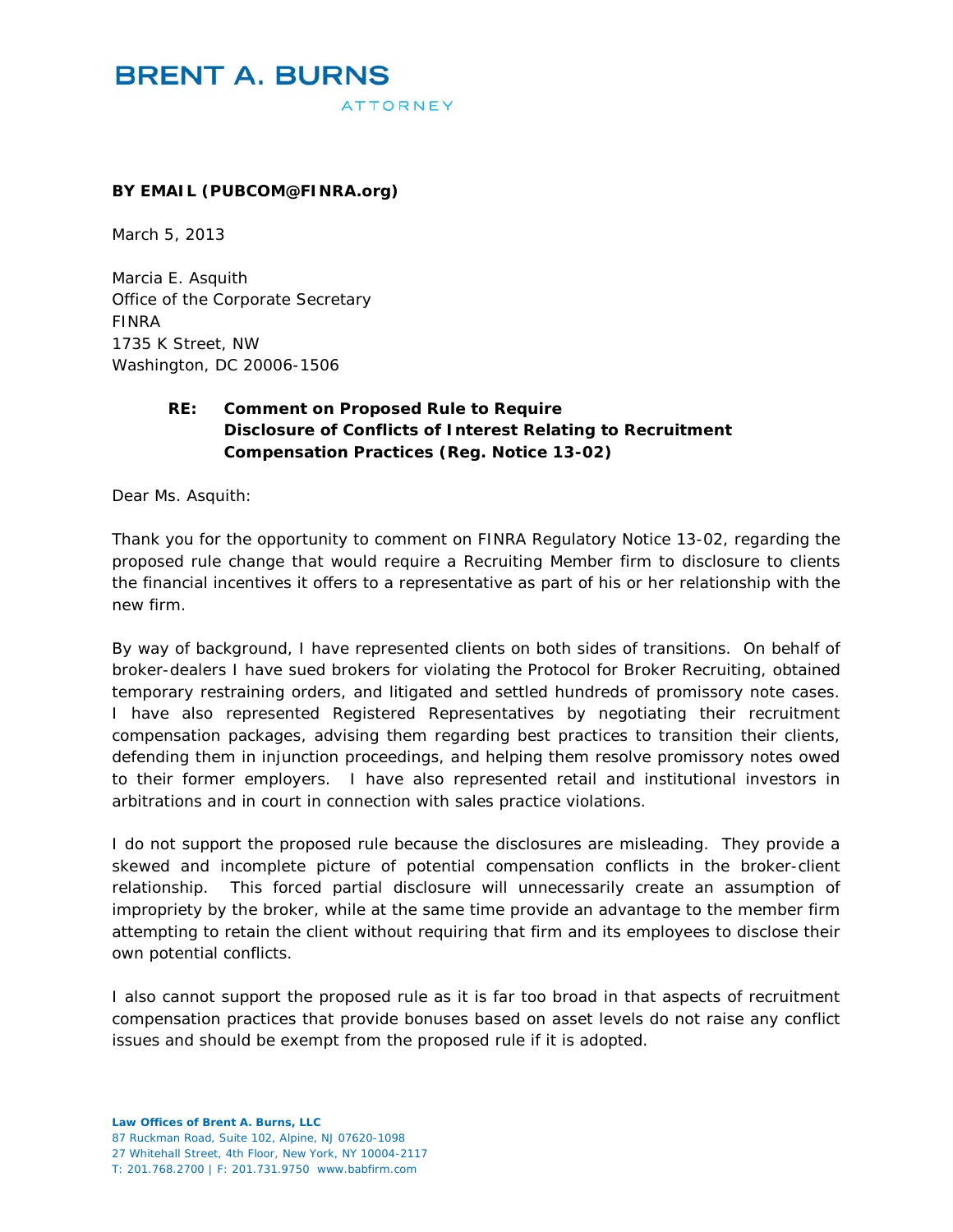However, I would support an alternative approach that would advance investor protection by requiring recruiting firms to send clients a FINRA drafted pamphlet that flags issues related to transitions which have previously been adopted by the NYSE.The pamphlet should be included with all ACAT forms.

#### **I. Analysis**

## **a. Forced disclosure of recruitment compensation bonuses does not give the client any meaningful information especially considering the other aspects of compensation and their conflicts that are not disclosed.**

Chairman Shapiro's August 31, 2009 letter focuses on the conflict created when recruiting programs offer recruits substantial inducements for "sales of investment products." She states the Commissions belief that programs designed to reward representatives for increased commissions may create incentives that could result in the churning of customer accounts, sale of unsuitable investments or other activity that would generate commissions that were not in the investors' interest.

However, since the securities acts were adopted, the compensation structure for stock brokers has always been based primarily on rewarding brokers who generate commissions. At its simplest level, a compensation structure that pays a broker a percentage of the commissions the broker generates creates an incentive for the broker to place trades.

Firms regularly offer many types of incentives for a broker to generate commissions that have nothing to do with recruitment practices, but also raise potential conflict issues<sup>[1](#page-1-0)</sup>:

• *Standard Commission Grid Compensation.* Most member firms have a grid compensation structure that encourages the generation of commission by paying the broker increasing percentages of those commissions based upon the level of gross commission generated. The more the broker sells, the more he moves up the grid to a higher percentage payout. The Standard Grid Payout for some firms can go as high as 50% of the gross revenue generated.

<span id="page-1-0"></span><sup>&</sup>lt;sup>1</sup> [OnWallStreet](http://www.onwallstreet.com/global/payout_grids.html) summarized the compensation structure for all of the major wirehouses and most regional firms for 2012 and made them available online. [http://www.onwallstreet.com/global/payout\\_grids.html.](http://www.onwallstreet.com/global/payout_grids.html) A brief review of these industry compensation summaries makes clear that all of the major firms provide increasing compensation in return for increased generation of commissions. See also, Mason Braswell and Lorie Konish, [Compensation Plans Step Up to Next Level,](http://www.onwallstreet.com/ows_issues/23_3/compensation-plans-step-to-next-level-2683372-1.html?zkPrintable=1&nopagination=1) March 4, 2013, On Wall Street. [http://www.onwallstreet.com/ows\\_issues/23\\_3/compensation-plans-step-to-next](http://www.onwallstreet.com/ows_issues/23_3/compensation-plans-step-to-next-level-2683372-1.html?zkPrintable=1&nopagination=1)[level-2683372-1.html?zkPrintable=1&nopagination=1](http://www.onwallstreet.com/ows_issues/23_3/compensation-plans-step-to-next-level-2683372-1.html?zkPrintable=1&nopagination=1)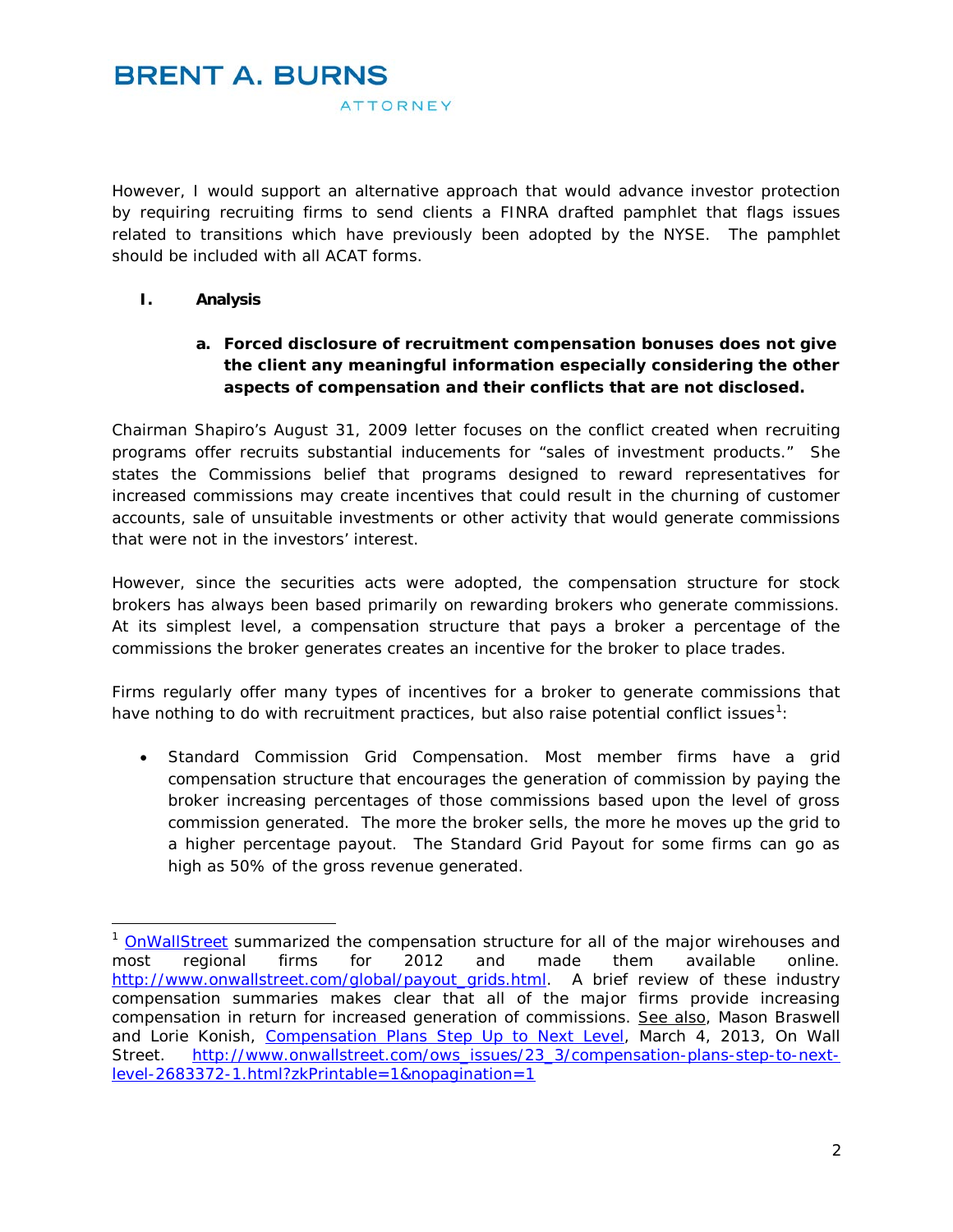# **BRENT A. BURNS**

ATTORNEY

- *Year-Over-Year Increase Production Bonus*. Some firms encourage growth by providing bonuses for year-over-year increases in production. For example, a firm may offer a broker 7% of the broker's trailing 12 gross production if the broker was able to increase his production by 20% from the previous year.
- *Club Programs*. Some firms provide bonuses based on reaching certain fixed gross production hurdles annually. For example, at some firms, if a broker can achieve \$1,000,000 in gross commission a year, the broker would be entitled to an additional \$60,000 in bonus money.
- *Trainee Programs.* At many firms, trainees are required to hit certain production and asset levels every quarter. If they fail to meet these hurdles, they are terminated. Trainee Programs generally last about three years and close to 90% of trainees eventually fail. These programs can create substantial pressure on trainees to hit their mandated production levels.
- *Other incentives*: Other compensation including deferred stock/options programs, deferred bonuses, prizes, trips, titles, larger offices, and increased marketing budgets are all types of rewards given by Broker Dealers to brokers to encourage them to generate more commissions.

All of these programs are designed to reward brokers for increased commissions that can create incentives that may put brokers in conflict with the interests of their clients. These incentives are pervasive in the industry and none are regularly disclosed to clients.

However, rules already exist which are designed to mitigate the impact of potential conflicts thereby protecting investors. For example [FINRA's Suitability Rule 2111](http://finra.complinet.com/en/display/display_main.html?rbid=2403&record_id=14960) requires a broker to make only suitable recommendations regardless of the broker's compensation.

By mandating the disclosure of Recruitment Compensation, FINRA is essentially asking the client to reexamine the suitability of the broker's recommendations in light of only one of many unknown potential conflicts. However, the client is not in a position to evaluate the recommendation or the potential conflict with only partial information. It is the member firms and broker's responsibility to determine and recommend only suitable investments. That obligation should not be shifted to the clients.

A client has no way of analyzing a recruitment incentive bonus when the customer does not know anything about the rest of the broker's day-to-day compensation. For example, a client has no ability to determine whether a broker's \$100,000 bonus is a significant sum of money. It depends, in part, on what other compensation the broker is receiving which is information the client has not been given.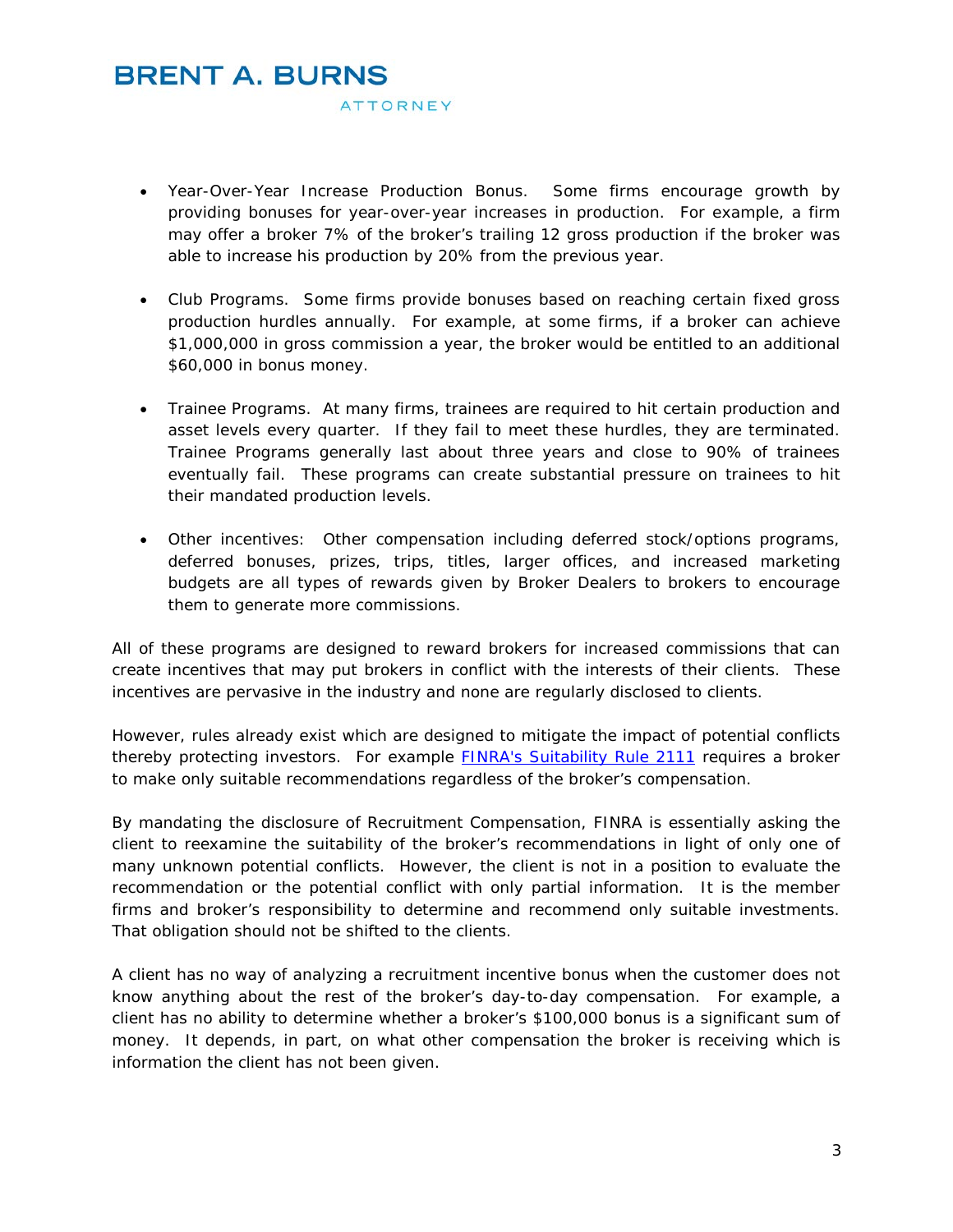

-

**b. The proposed rule gives clients misleading and incomplete information, because it does not require the broker's former firm to disclose the incentives it offers its brokers and managers to prevent clients from transferring their accounts.** 

The proposed rule also only addresses the potential conflicts of enhanced compensation packages for the transitioning broker during a transition. The Retaining Broker at the former firm who has been assigned to attempt to keep the clients may receive additional compensation if he is successful. In some instances, the Retaining Broker is offered enhanced compensation above the grid to keep a client with the firm. Some firms even offer branch managers enhanced compensation based on their retention rate of clients of departing brokers.<sup>[2](#page-3-0)</sup>

By not disclosing these potential conflicts as well, a client is left with an unbalanced picture which makes it appear as if the departing broker has done something wrong or unethical.

### **c. Aspects of Recruitment Compensation Practices that provide bonuses based on asset levels do not raise any potential conflict issues and should be exempt from the proposed rule.**

Clearly if the form of the recruitment compensation does not present a potential conflict, there is no reason to disclose it. Asset based compensation does not encourage any sort of trading and therefore should be exempt from the proposed rule.

Many firms structure their back-end loans so that they are based upon an increase in the representatives' assets under management, and not based on an increase in commissions generated. Such practices eliminate any incentive to churn accounts, while at the same time meet member firm's legitimate objectives of encouraging brokers to grow their business.

Respected Recruiter Howard Diamond recently noted that most firms have already moved away from commission based back-end compensation and questioned the need for disclosure of asset based bonus payments:

While there is a back-end bonus portion to many of the recruiting bonuses that are paid today, most are based upon the increase in assets under management and not increase in revenues. Why should an advisor come

<span id="page-3-0"></span><sup>&</sup>lt;sup>2</sup> For example, branch managers may be paid a bonus  $6 - 9$  months after a broker leaves the firm based on the amount of assets that did not follow the departing broker.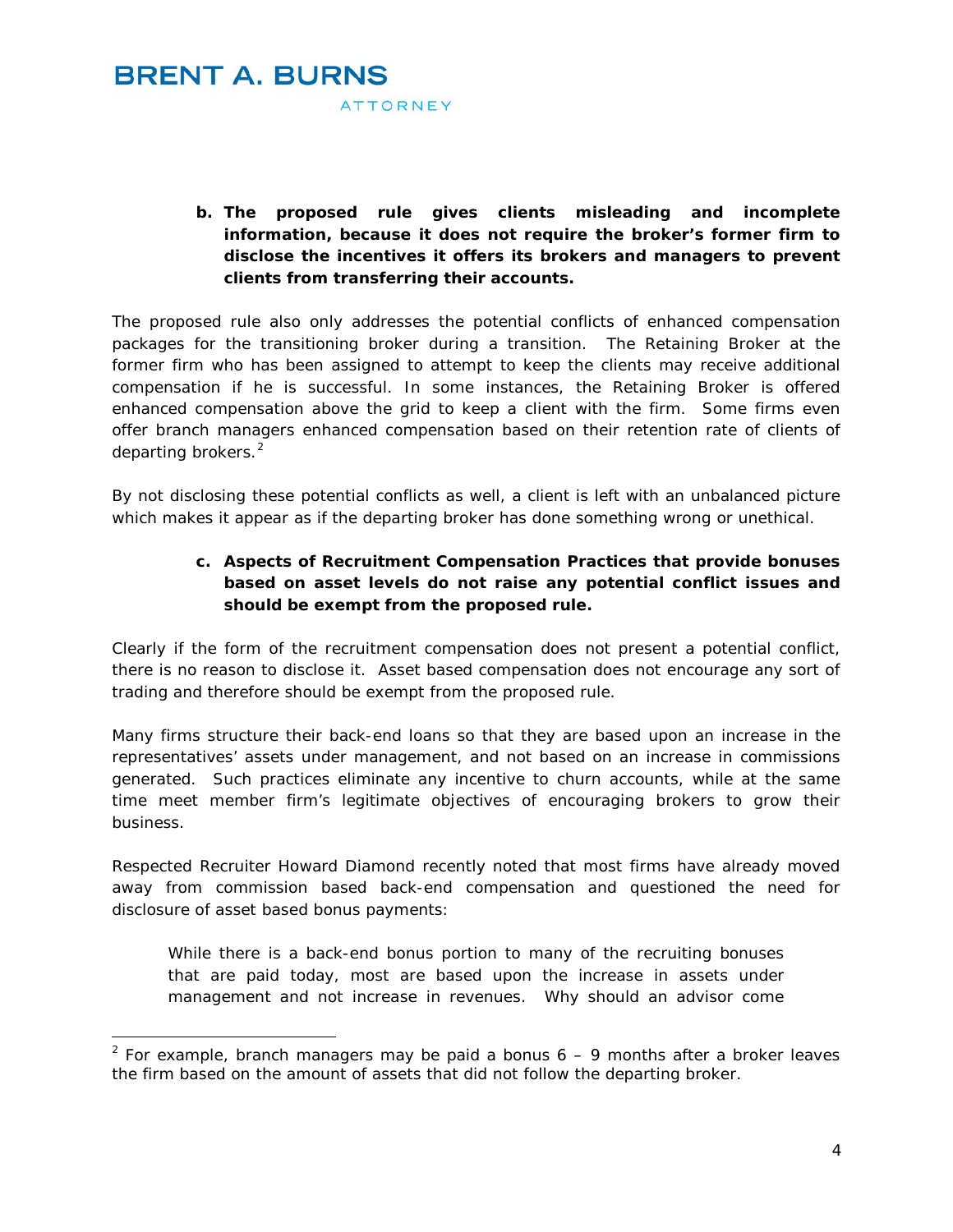# **BRENT A. BURNS**

**ATTORNEY** 

under scrutiny for trying to build his business and gather assets? Back-end bonus payments based upon the growth of an advisor's assets under management would clearly not lend itself to the "conflicts" argument.

Howard Diamond, *[Should FAs Disclose Recruiting "Bonuses" to Clients, as FINRA Proposes?](http://wealthmanagement.com/rias/should-fas-disclose-recruiting-bonuses-clients-finra-proposes-recruiter-s-perspective)  [A Recruiter's Perspective,](http://wealthmanagement.com/rias/should-fas-disclose-recruiting-bonuses-clients-finra-proposes-recruiter-s-perspective)* Jan. 14, 2013, WealthManagement.com[3](#page-4-0) .

Moreover, some firms have already taken steps to address potential conflicts of interest raised by back end bonuses as recognized by FINRA in its Notice.<sup>[4](#page-4-1)</sup> This is the appropriate way to deal with potential conflicts of interest through firm's adopting supervisory procedures that ensure compliance with existing rules.

#### **II. Unintended Consequences.**

The information gained by the proposed disclosure will eventually be obtained and aggressively used by a broker's former firm as a tool to try to persuade clients not to follow their brokers to their new firms. Firms may imply that the only reason a broker left the firm was because they were greedy.

In addition, many firms have had difficulty retaining brokers over the past few years and are net-losers in the recruitment wars. Some of these firms put in place retention compensation plans to try to stem the loss of brokers to rivals. These plans are scheduled to wind-down within the next two years. I believe these firms will likely be the biggest beneficiaries if the proposed rule is adopted, not the clients.<sup>[5](#page-4-2)</sup> If brokers are required to disclose their recruitment compensation to clients, the brokers may be less likely to move firms even though a change of firms may ultimately be to the benefit of the client.

It is also possible that the disclosure of recruitment compensation will mislead some clients into thinking that the size of the compensation package is a measure of the new firm's endorsement of the broker because of incomplete information—"your broker is so great, we gave her a \$150,000 sign-on bonus."

<span id="page-4-0"></span><sup>3</sup> [http://wealthmanagement.com/rias/should-fas-disclose-recruiting-bonuses-clients-finra](http://wealthmanagement.com/rias/should-fas-disclose-recruiting-bonuses-clients-finra-proposes-recruiter-s-perspective)[proposes-recruiter-s-perspective](http://wealthmanagement.com/rias/should-fas-disclose-recruiting-bonuses-clients-finra-proposes-recruiter-s-perspective)

<span id="page-4-1"></span><sup>&</sup>lt;sup>4</sup> Some firms who still use revenue hurdles as a trigger to pay back-end bonuses have addressed the conflict issue by including contract language making clear that the broker is not entitled to the back-end bonus if the turnover rate/velocity in the client account is above a certain low level, (i.e. 1.5). This takes away any added incentive for the broker to churn customer accounts and provides customers with an additional level of protection.

<span id="page-4-2"></span> $<sup>5</sup>$  It is also very interesting to note, that of all of the client-broker conflicts described herein,</sup> the proposed rule only seeks disclosure of the one conflict which will have severe anticompetitive results for departing brokers.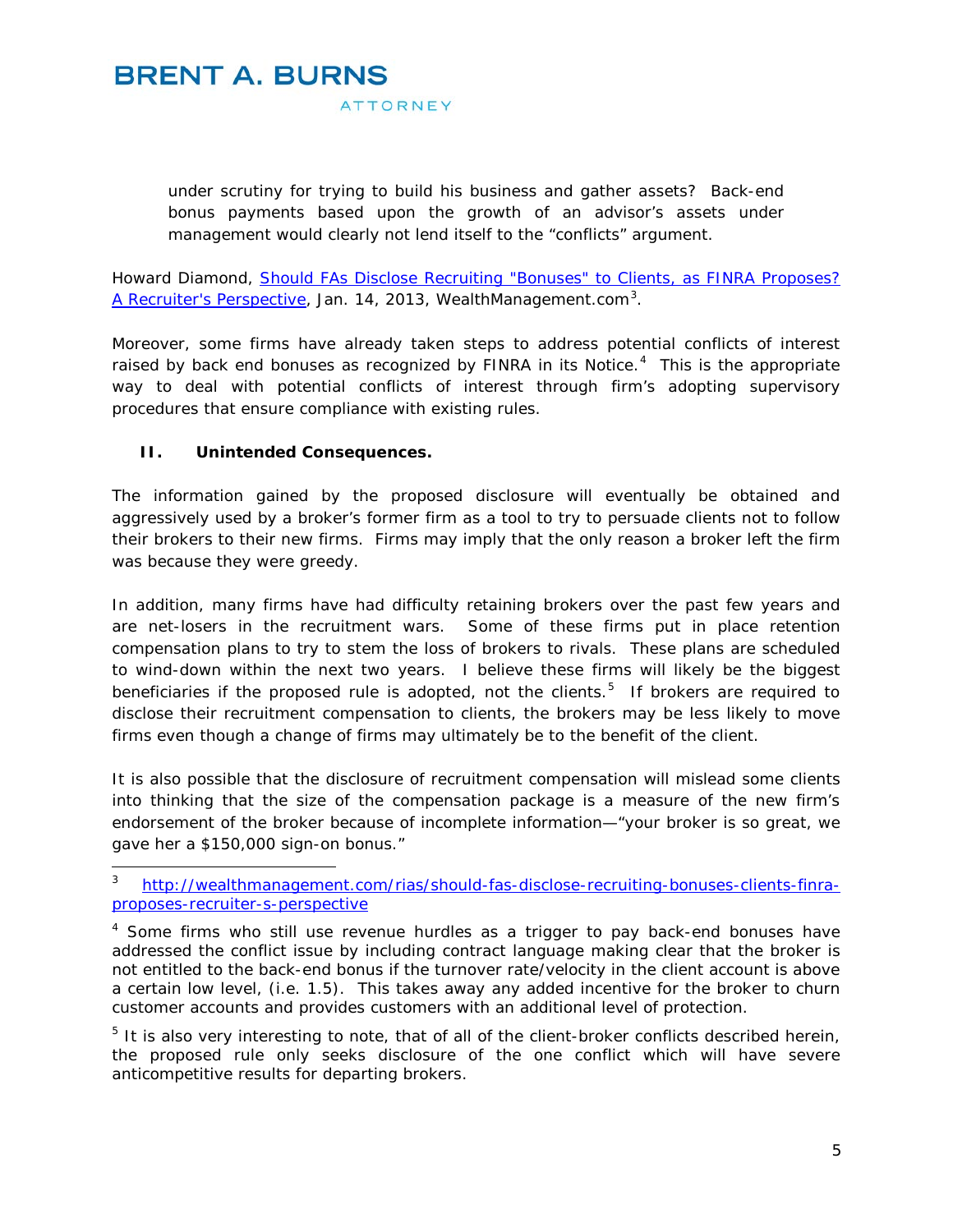#### **III. Responses to Some Specific Requests for Comments.**

#### **a. Alternative Approach.**

The Notice asks for specific comment on "an alternative approach that would require a general upfront disclosure by the recruiting member or registered person that the registered person is receiving, or will receive, material enhanced compensation in connection with the transfer of securities employment (or association) to the recruiting member and that additional specific information regarding the details of such compensation is available."

As discussed above, I do not believe the details—dollar amounts—of the recruitment compensation should be systematically provided to the clients, as clients do not have the information necessary to properly put that information in perspective in the context of total compensation and other potential conflicts. However, I would be in favor of a rule requiring the publication of an educational bulletin flagging potential issues that a client should consider when considering moving accounts to a new firm.

In 2006, NYSE Regulation published a bulletin as part of their "Informed Investor" series entitled, [If Your Broker Changes Firms, What Do You Do?](https://usequities.nyx.com/mkt-equities-regulation/informed-investor-series)<sup>[6](#page-5-0)</sup> The bulletin provides a list of questions that clients should ask their brokers, among other questions of interest to the clients, when evaluating whether or not they want to move their accounts to their broker's new firm:

- Why is the broker changing firms?
- How will the change affect your account?
- Will certain products or services that you like be available at the next firm?
- Can your existing investments be transferred to the new firm?
- How are fees different at the new firm?

-

- Will you have to pay any fees to the old or new firm to make the change?
- Are there any tax consequences if you are asked to sell any of your existing products?

<span id="page-5-0"></span><sup>6</sup> <https://usequities.nyx.com/mkt-equities-regulation/informed-investor-series>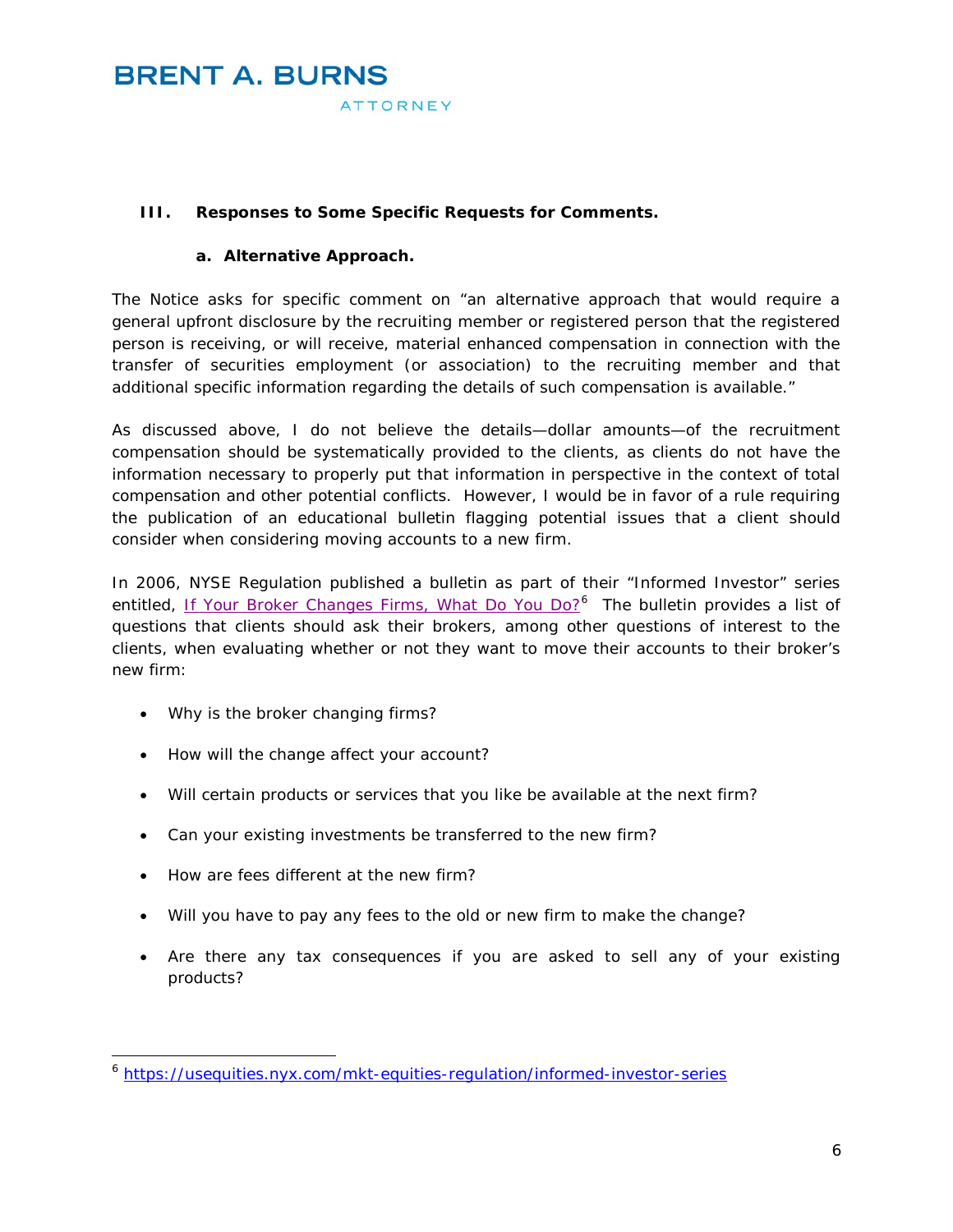• Are there elements of the broker's transition package that relate to the commissions, fees or costs associated with your account?

I believe FINRA should create a comparable updated disclosure that should be attached to all ACAT forms. With this information, clients can make their own determination as to what information they consider important in evaluating whether they should follow their broker to a new firm. To the extent a client wants additional information, a client can ask their broker for it.

### **b. The proposed rule is not well designed to eliminate conflicts.**

The Notice also asks, "Is the proposed rule well designed to reduce conflicts related to recruitment compensation and practices?" The answer is "no." The rule does not prevent or reduce any conflicts because it does not prohibit any action. The proposed rule merely provides an incomplete disclosure of one of many potential conflicts. However, as discussed above, the way to avoid potential conflicts is to enforce existing rules rather than through forced incomplete disclosure.

#### **IV. Requests for More Information.**

In order to allow more thoughtful discussion and comment, I ask FINRA to make publicly available any evidence or statistics it has that demonstrates that current Recruitment Compensation Practices have been problematic. Without such evidence, it seems that the supervisory processes and rules already in place address FINRA's concerns. Forced disclosure without any demonstrated need for the disclosure will only damage relationships between the client, the broker and the firm.

I also ask FINRA to clarify how some firms have already changed their Recruitment Compensation Practices to eliminate potential conflicts. The Notice points out that in response to the Chairman's letter, "many firms restructured the recruiting compensation arrangements to avoid incentivizing such activity." However, FINRA gave no guidance as to how these firms modified their practices and satisfied the SEC's concerns. Such information will help commentators suggest ways to more narrowly tailor the rule to the perceived problem.

### **V. Final Comments.**

A broker's decision as to where he or she chooses to work is based on many factors and is usually not limited to transition compensation. Considerations include a comparison of firms' reputations, relationship with the branch manager, technology, office location, platform, culture, fee structure and products. Firms compete for these brokers and their customers through constant innovation. This competition prevents stagnation in the